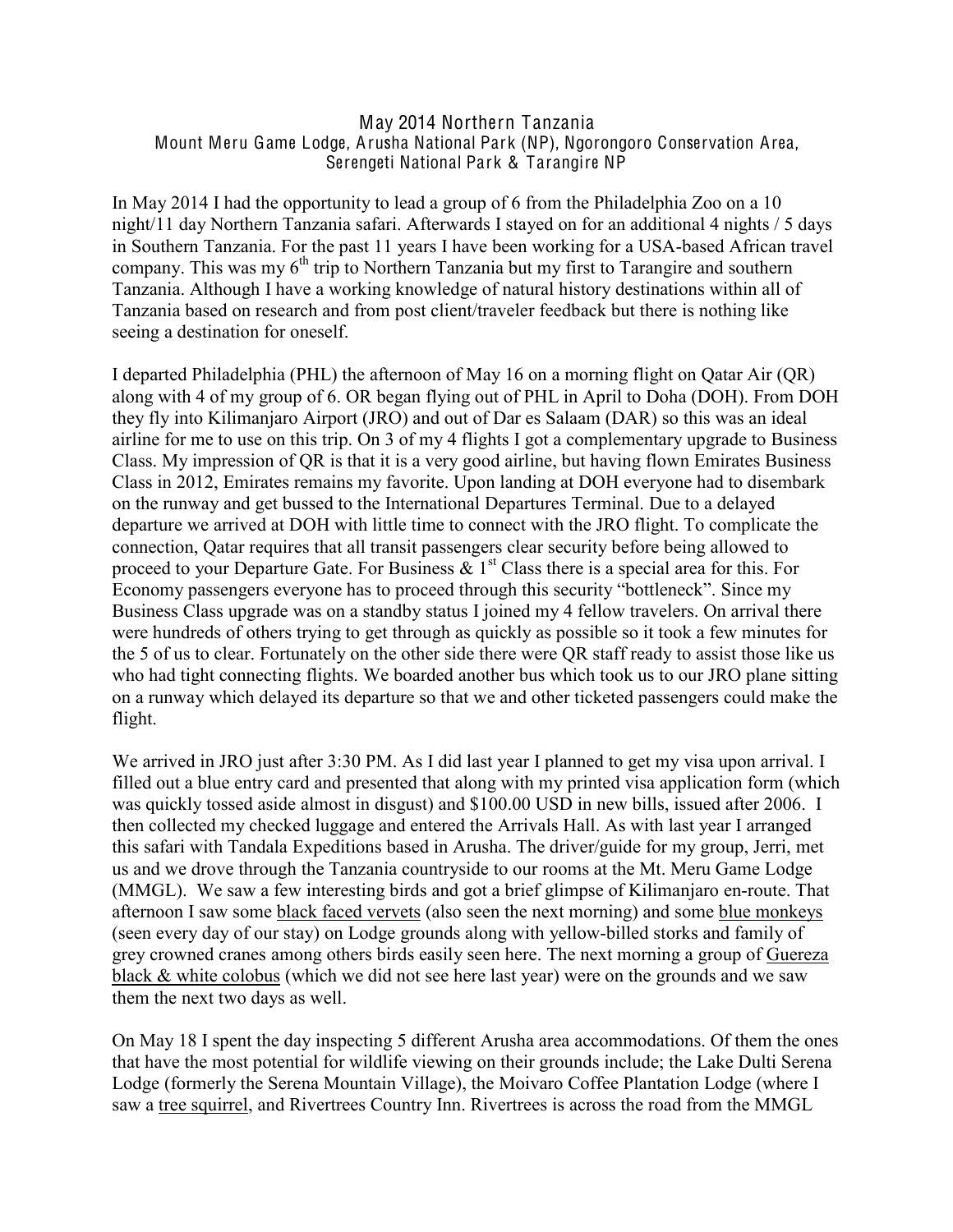and like its nearby neighbor has some natural forest that attracts primates and birds. On a short walk through I saw both blue & vervet monkeys and a grey-headed kingfisher. The rest of my group did a nearby 2 hour village walk on which they saw a palm-nut vulture and an African fish eagle. That evening I did a brief walk on the MMGL grounds using my flash light looking for eye shine but did not see anything. When I questioned the Lodge staff they mentioned seeing bush-babies and mongoose (I was not able to get a species id. from them) at night on occasion.

May 19, we arrived at Arusha National Park (ANP) about 10 AM. We entered through the Ngurdoto Gate. Last year we saw an elephant just after entering the Park but none were seen on this day. As with last year we saw plains zebra, Maasai giraffe, warthog, common waterbuck, African buffalo, hippos, blue & vervet monkeys, black & white colobus, bush buck (very numerous on this game drive), Harvey's red duiker, dik dik, and several troops of olive baboons. Again, as with last year, we saw a troop with 3 white baboons, one of which now appears to be a nearly adult female. We also saw 1 slender mongoose, a mammal species we did not see here last year. The numbers of flamingos, both greater & lesser were about  $1/10^{th}$  of what we saw last year and unlike last year Kilimanjaro remained behind cloud cover. Due to an illness with one of group we had to leave ANP before driving to Ngurdoto Crater. I did have plans to spend a bit more time this evening spot lighting for eye shine however I had to spend a good part of the night at a local clinic with my ill traveler.

May 20 the plan was to drive north of Arusha for a visit to the Longido Maasai Cultural Manyatta. An alternative reason was to get the chance to see gerenuk and lesser kudu. I have never seen gerenuk in Tanzania and the only lesser kudu I have ever seen was in Amboseli Kenya in 1991. This visit had to be postponed to May 27 due to the aforementioned ill traveler. On that day my group did see a gerenuk; however I was on my way to Dar es Salaam and missed it. Eventually I had to get my client medically evacuated along with his wife by "Flying Doctors" to Nairobi. Getting this organized was an interesting several hour process and thanks to the Flying Doctors, Tandala Expeditions, our Kenyan colleagues at Liberty Africa Safari and the manager of Mt. Meru Lodge it happened flawlessly. The traveler eventually recovered enough to return to Arusha on May 26 and flew back the next day to the USA with his wife.

After this we drove west through Arusha whose traffic, while not as congested as Nairobi's, is a challenge. Once past Arusha to the Nairobi Road we made good time and reached the Meserani Snake Park by 1 PM. The colony of straw colored fruit bats I saw there last year is no longer present but the Park still has its excellent reptile collection and a good variety of smaller wild passerine birds. We also visited the adjacent Maasai Cultural Museum which was rather well done and informative. The Museum's interpreter, a local Maasai used artifacts along with some dioramas to give a more complete view of Maasai culture including the roles of both men & women than one normally gets from the typical village visit. He also, when asked by me, went into detail how the Maasai hunt lions. A group of morani (young warriors) would first surround the lion and start an aggressive singing performance which is meant to intimidate the cat. Then the two bravest morani rush the lion and throw their spears at it. This normally provokes the lion to charge. As it does the two men who have thrown their spears move quickly to the side and are replaced by two other morani with spears. These men spear the lion at close range and are quickly followed by the remaining warriors who thrust their spears into the lion until it is dead. Our interpreter then told us that on occasion the initial spear throwers don't get out of the way of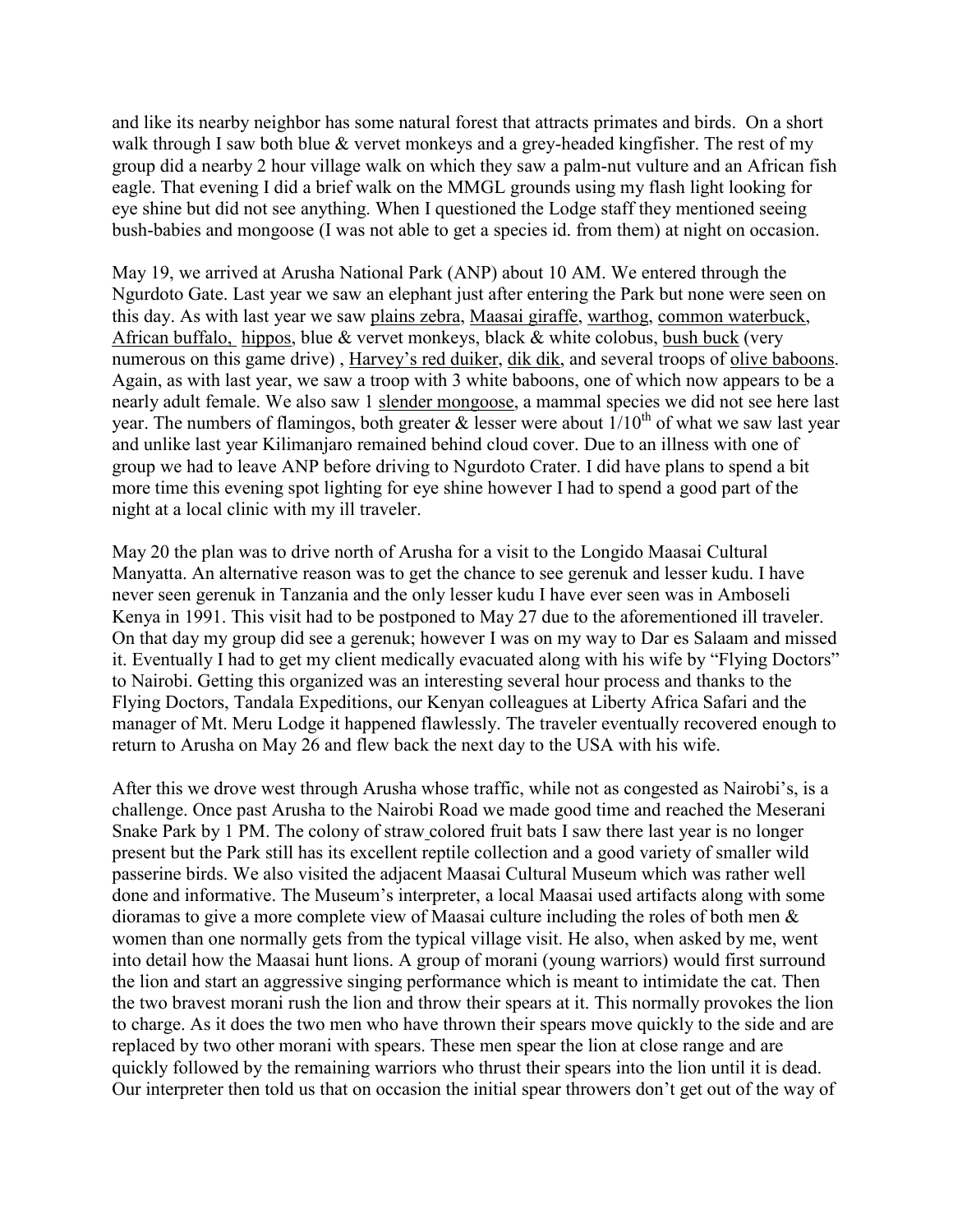the charging lion fast enough and they can be mauled or killed. He then showed us a healed puncture scar on his right leg calf muscle to show that he spoke from personal experience. After our tour I mentioned this lion hunting story to our driver Jerri who hadn't heard this before. He did say however that the reaction of the lion, being fixated on the first two morani to confront it, confirms what he has observed while watching this species of big cat. Jerri said that once a lion locks its eyes on something it becomes very focused and often ignores its surroundings. According to Jerri, leopards, on the other hand, are always well aware of their surroundings. Having worked with both species in captivity I do remember seeing lions behaving much like what Jerri & the Maasai related. I guess I never paid enough attention to the zoo leopards to confirm Jerri's observation on that species.

We continued through the Maasai Steppe. Last May this road was still being rebuilt and it was at times a bumpy ride. The road is now a smooth fast road and one can make good time on it. Jerri did point out another interesting difference from last year. The Tanzanian Government is encouraging planted fields on the north side of this road. On the south side livestock grazing is encouraged and this is also supposed to help keep habitat open for wildlife. From what I saw there is very little cultivation on the south side. Unlike last year I did see some game, a few small groups of Thompson gazelles en-route on the south side of the highway. We continued west towards Lake Manyara passing through Mto Wa Mbu Village and as I did last year saw some olive baboons along the road. Again, like last year, there had been another recent flash flood that again took out the Manyara National Park (MNP) entrance as well as a huge baobab tree. We continued up the Rift Valley wall, stopped to admire the view and unlike last year Lake Manyara had large flocks of flamingos. Jerri mentioned that on occasion he has seen mountain reedbuck here, a species that has previously been reported to be hunted out in the MNP. It was then on though the Iragw/Mbulu highlands & the Karatu area to the entrance of the Ngorongoro Conservation Area (NCA).

After clearing NCA formalities we drove through the highland forest passing a few troops of olive baboons. We stopped at Crater Point and had a clear view of the crater below us and an impressive view of Karatu, Lake Manayra and the Maasai Steppe to the east. Since we were to overnight at the Sopa Lodge we turned north at Crater View Point. Jerri relayed that he likes to be on this road as close to dusk as possible since he often sees lions, the occasional leopard and elephants. Last year we saw Hartlaub's turaco and bushbuck on this road. Today we saw a female African elephant with calf being followed by a young bull in musth and further down the road another older bull with large tusks. After he dropped us off at the Sopa, Jerri spoke with the driver who arrived at the lodge just after us. He and his clients saw a lioness with cubs on the side of the road.

At 8 AM on May 21, we started down the north descent road to the Crater floor. There are often travel accounts of the numerous safari vehicles that can be found in the Crater at any one time. The advantage of staying at the Ngorongoro Sopa is that one can enter the Crater before numerous vehicles from the lodges on the south side of the Crater as well as vehicles from now the considerable number of lodges located outside NCA in the Karatu area arrive. If you start early from the north side you can not only avoid the crowds but as you work your way south and with a good pair of binoculars you can do some advanced scouting which often turns up lions and black rhinos. We had a good day here. There were hundreds of buffalo, most in large herds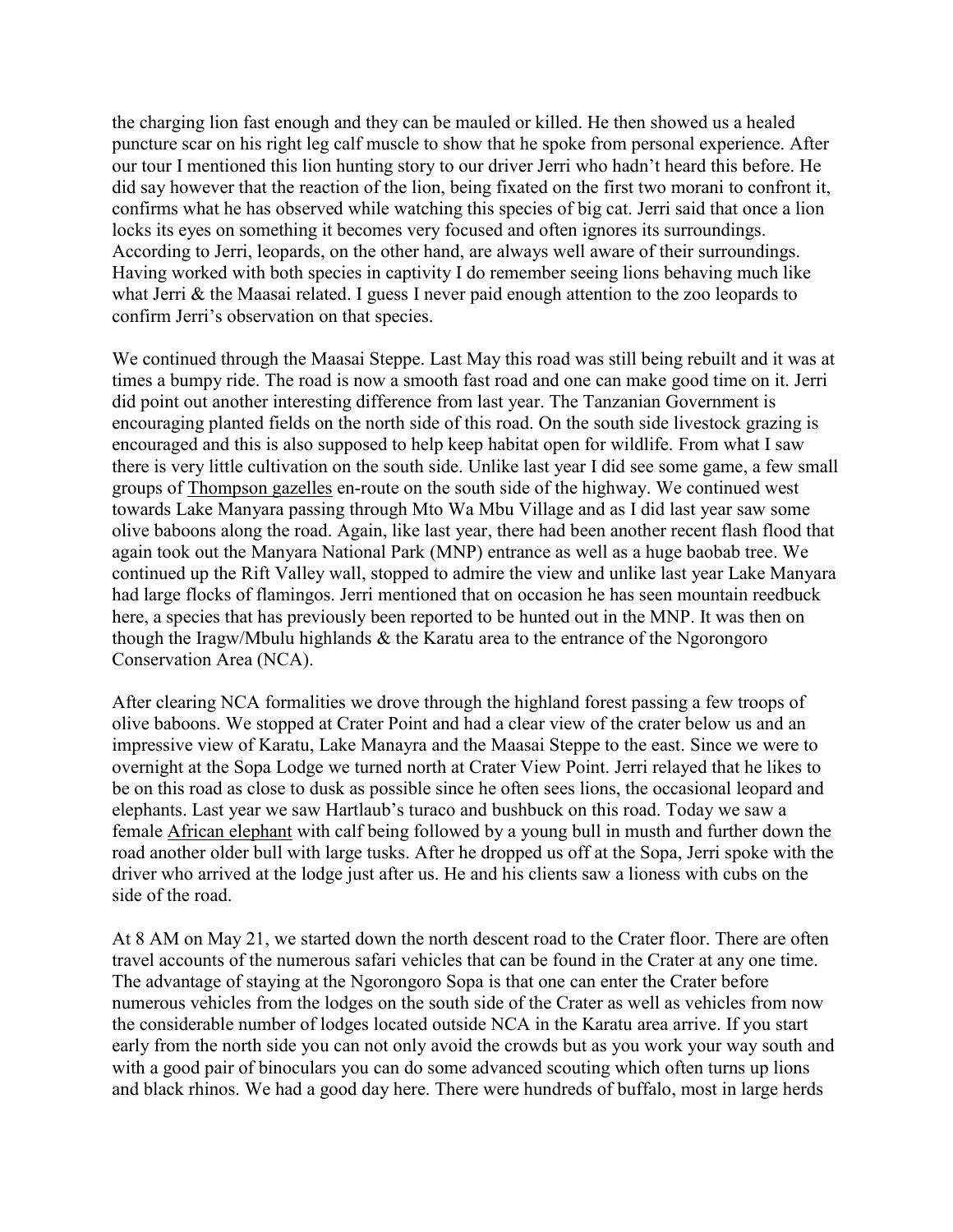and the occasional solitary males which on the open plains can easily be mistaken for rhino. There were also numerous plains zebras, western wildebeest and Grants gazelles. Thompson gazelles were less numerous this year. Unlike last year when we only saw a few males, this year there were small herds of common eland and Cokes hartebeest (aka. kongoni). We also saw hippos, warthogs, a troop of olive baboons and Lake Magadi had numerous flamingos. This year we saw 3 black rhino and more male elephants than last May including several with huge mastodon like tusks. Compared to last year it was very dry in the Crater which may have been why we saw more spotted hyenas, black-backed & golden jackals. We also saw more lions, a lone female being courted by two males one of which had the classic Crater full black maned, a male coalition trio, a pride with young cubs and another with older cubs. There were also several good sized herds of Maasai cattle grazing on the southwest wall of the Crater, which I had not seen in my previous seven game drives in the Crater. The Maasai are allowed to enter the Crater to water cattle at the Seneto Springs since the Maasai say that this spring's water is good for their cattle. It was this location, Maasai and their cattle and the lion pride mentioned previously with the older cubs that provided the most interesting human / predator interaction that I have seen in all my years of travel.

We already had such a good day of game viewing so Jerri thought a drive through the Lerai Forest could be fruitful before returning to the Lodge. While passing Seneto Springs we noticed some vehicles watching some lions, at least 3 full grown females and about ½ dozen cubs of various sizes. I then noticed a NCA ranger vehicle racing across the floor of the Crater heading towards us and it eventually stopped about 100 yards away. This got both Jerri's  $\&$  my attention. We took turns watching the lions and then would look to see what the rangers were up to. Jerri remarked that the lions we were watching may have been *bad* and killed a Maasai cow. We then saw the rangers and some Maasai morani washing their hands. The morani then hoisted up hunks of meat on their spears. Jerri was right! As the morani headed towards us the lions, all except for one big female retreated into the reeds in front of the springs. This lone female held her ground and intently watched the passing warriors. Jerri asked them what had happened. The morani told him that 2 lioness distracted them while a third rushed in and killed a yearling. The Maasai then drove off the lion. The rangers were likely alerted by one of the numerous ranger posts that are positioned on the Crater rim and arrived on the scene to keep the Maasai from making a retaliatory lion or lions killing. Jerri then asked the morani what they intended to do. They told him that they had the best meat from the unfortunate cow and that rangers told them to visit the NCA headquarters the next morning to discuss *possible* compensation. The Maasai marched up the Crater descent road back to their village. Once they were out of sight the 2 lioness reappeared and along with the female who had been watching the morani ran towards the kill site. We drove up as close to the site as the road would allow along with a  $\frac{1}{2}$  dozen other vehicles. The lion's behavior was quite interesting to both me & Jerri. The lionesses formed a triangle each about 20 yards from the site. They looked back and forth. Jerri pointed out that the cats were being very cautious and he speculated that the lions may have even thought that the morani could be hiding behind our row of tourist vehicles. Suddenly one of them grabbed the cow's head in her mouth; another seized what was left of the carcass. They then ran into the reeds followed by the third lioness and the cubs.

We slowly worked our way back to the north and arrived at the Sopa by 6 PM. The repairs on the southern ascent route are due to be completed by June  $1<sup>st</sup>$ . This means now that the northern road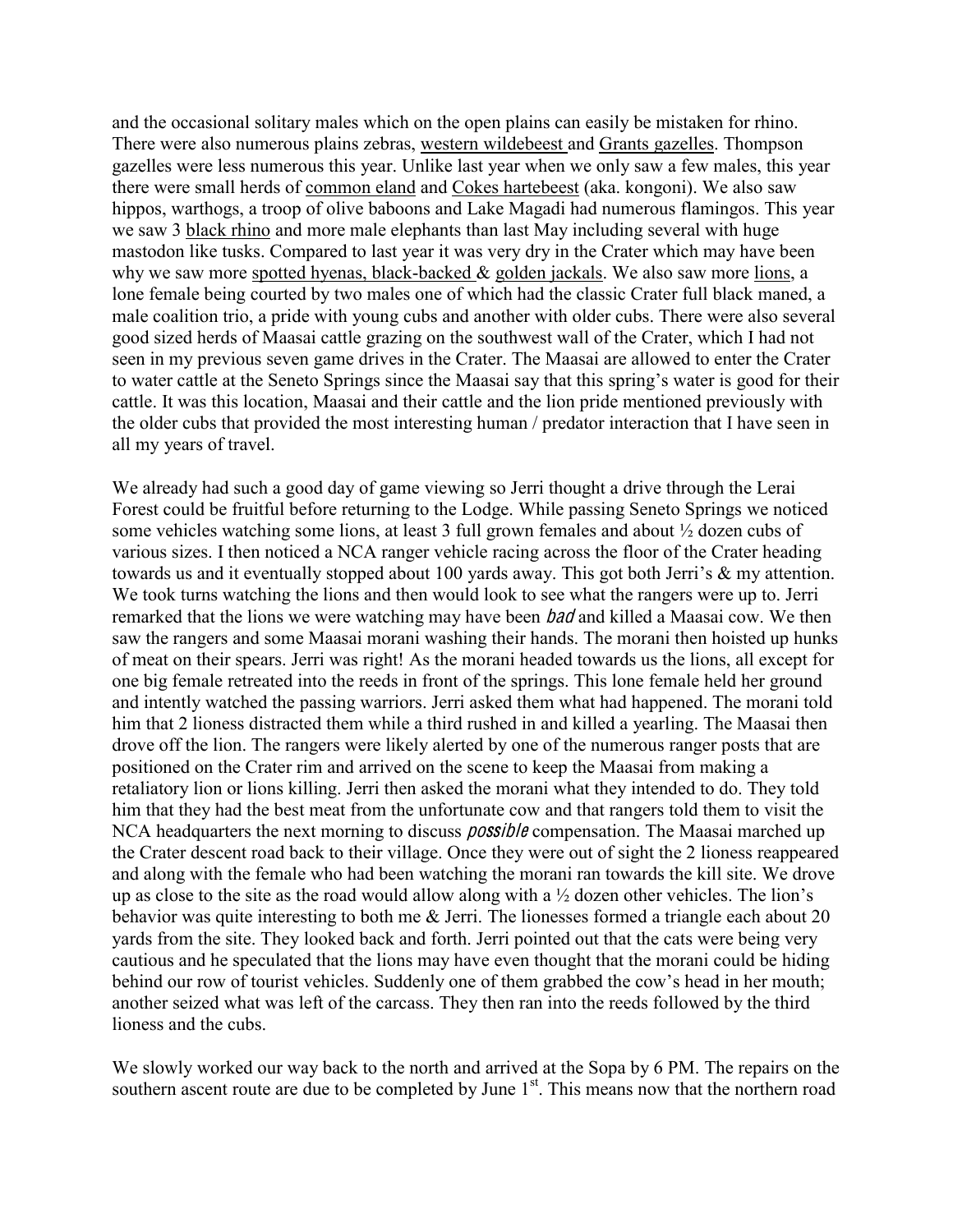will again be even less traveled and provide another good reason why the Ngorongoro Sopa has such an ideal location in relation to the other lodges on the Crater rim. Our somewhat early return to the Lodge allowed me to walk the grounds a bit. Unlike last year I noticed signs asking guests not to feed the monkeys. The signs had pictures of blue monkeys, a species I have not seen at the Crater in my previous trips. There are always interesting highland forest birds seen on the grounds as well and the white-eyed slaty flycatcher is easily seen here. As with the previous evening there was a spectacular sunset to the west. The sunsets alone make the Sopa a very special African accommodation in my opinion. As the sun receded slowly the crater darkens section by section until there was just total blackness below.

May 22, we drove south towards Crater View Point and then west on the south Crater rim road. Heading west we drove by several Maasai villages and Jerri pointed out the village of the morani who yesterday lost the cow to the Seneto Springs lions. We also passed a lone giraffe standing on the edge of the south rim of the Crater along with small groups of zebra, a few eland and several good sized herds of western wildebeest in the Malanja Depression. Little did I know at the time that this would be more wildebeest then we would see in  $3\frac{1}{2}$  days in the Serengeti. We also saw large herds of Maasai cattle heading to Depression and perhaps eventually down into the Crater. Jerri told me on my arrival that little rain had fallen west of the Ngorongoro Highlands and that the Serengeti wildebeest were moving quickly to the west and north of the central Serengeti NP (SNP). We then drove to the edge of the Highlands and looked at what has to be one of the most spectacular vistas on the planet. Ahead were the seemingly endless plains of the Serengeti and dark brown ribbon that is Oldupai Gorge. As we drove down past Mt. Lemagut, unlike last May, we saw numerous giraffe as well as a small group of impala. I had not seen impala here since my 1<sup>st</sup> drive on this road in 1979. I also saw some Maasai herding camels, a domestic species I had not seen here previously. We soon reached Oldupai Gorge and had an informative and short lecture. I asked our lecturer whether he had ever been confronted by conservative Christians who do not believe in evolution. He had and when I asked how he responds to them he said that he tells them "There is science and there is religion and both are necessary to understand the world as it is". I say somewhat the same thing to the Jehovah Witnesses that come to my front door a few times per month.

Once we reached the short grass plains of the Serengeti I quickly noticed that it was the driest I had ever seen it. Jerri said this is how the short grass plains usually look in July, August, September & October. Along the way we saw a few Thompson & Grant's gazelles and small family groups of zebra. Since the grass was so short both black-backed and golden jackals were easy to see. We checked in at Naabi Hill where we had lunch and saw a few un-striped grass rats. While here Jerri got a cell phone call with a message that the wife of my evacuated traveler was satisfied that her husband was on the road to recovery so she decided to fly out and join us. Entering the long grass plains we started seeing kongoni & topi. En-route to the Seronera airstrip to meet our traveling companion we saw a very cooperative male leopard on a tree along the Seronera River. This was only the  $3<sup>rd</sup>$  leopard I had seen in Tanzania. The airport transfer was a success and working our back to our lodge we saw 4 lions, including a lioness being chased by a rather indignant male buffalo. Along with a small Nile crocodile we saw impala, one giraffe, several troops of baboons, scatted male buffalos, 2 spotted hyena and several family groups of elephants. There were more elephants here than last May. We also saw a large herd of migratory zebras. For this safari this was our first sighting of the famous migration. As we drove towards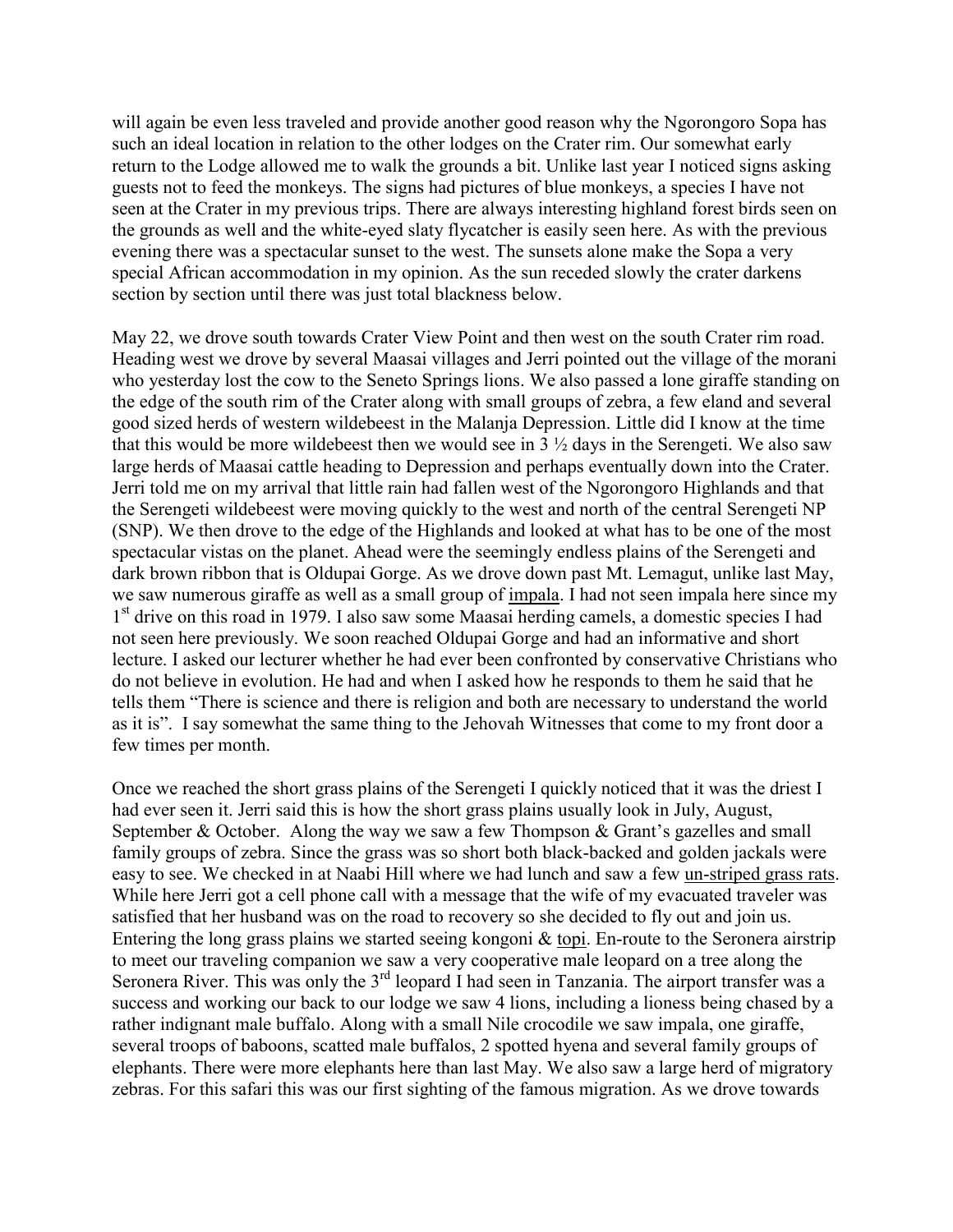our Lodge for the next 3 nights, the Serengeti Sopa, Jerri predicted that this herd would spend the night on the open plain in front of our Lodge.

For May 23 the plan was to slowly make our way north to the Serengeti Research Institute Museum. Along the road from the Sopa we passed the same herd of zebra we had seen yesterday. Among them were a few wildebeest. On this day Jerri was actually asked by another driver from a high end tented camp if he had seen any wildebeest since his clients had yet to see one. Last May, while in the same area of the Serengeti we saw 10 zebra per every 500 wildebeest. I estimate on this safari we saw 1 wildebeest for every 500 zebras. At the same location of the impressive river crossing we saw last year there were hundreds of zebra waiting to cross, several dozen Thompson gazelles  $\&$  one small  $10 +$  herd of wildebeest. En-route we also saw impala, eland, topi, hartebeest, Defassa waterbuck, Grants gazelles, warthogs, giraffe, a pair of bushbuck, a few hippos, a vervet troop and several troops of olive baboons and again several family groups of elephants and the occasional lone bull. As for carnivores we saw a few young lions and separate groups of banded & dwarf mongoose.

We also found the same leopard as yesterday in the same tree. Today, lying underneath was a young male hyena. We spent a bit of time with both. Jerri's observation on cats is that when they yawn they are usually ready to do something. This leopard yawned, got up and climbed further up the tree staring ahead. He then leaped into the high grass and we heard some screaming that we first thought must have been from a small antelope. The hyena then got up and confronted the leopard. As both stared at each other a very angry growling mongoose came through the long grass towards us. It was large and from its tail shape I first thought it was a slender mongoose but it could have been an Egyptian since Jerri noted how large it was. The leopard then jumped back into the tree and started licking its paw. What appeared to have happened is that the leopard went for the mongoose, then got distracted by the hyena which enabled the mongoose to bite the leopard on the paw allowing it to escape. It was a fascinating 3 species interaction to see.

The Serengeti Museum is worth a visit for any visitor to the SNP. We had a picnic lunch here and had a quick but well conducted tour done by a Tanzanian environmental sciences student. The Museum is well done and covers aspects of the entire ecosystem. Of particular interest to me was an exhibit that covered the history of conservation in the nation of Tanzania from the German colonial era to modern Tanzania. It also acknowledges the two individuals most responsible for Tanzania's modern NP system  $-$  Jules Nyerere & Dr. Bernard Grzimek, two of my personal heroes. Nyerere was the most honest of Africa's post-independence leaders. Dr. Grzimek, through the movie  $\&$  book "The Serengeti Shall Not Die" brought the importance of the Serengeti to the world. My  $10^{th}$  grade biology term paper was on this book and never did I then dream I would visit here 6 times. The Museum is also worth visiting as a natural history destination on its own. There is a large and active colony of both bush & rock hyrax. We also saw grass rats, tree squirrels & two yellow-winged bats roasting by the Museum parking lot restrooms. This also a great birding spot & one of my group took a picture of a grey snake that looked suspiciously like a black mamba. Jerri said that was unlikely, but he has seen boomslang here frequently. Heading back to the Sopa were saw mud bathing elephants, hippos fighting over what little water was left in their pools, our first cheetah, and several large herds of migrating zebras. Amongst & behind the zebras were small herds of Thompson. As Jerri relayed, this is how the Serengeti migration normally is in July & August. Zebras followed by tommies who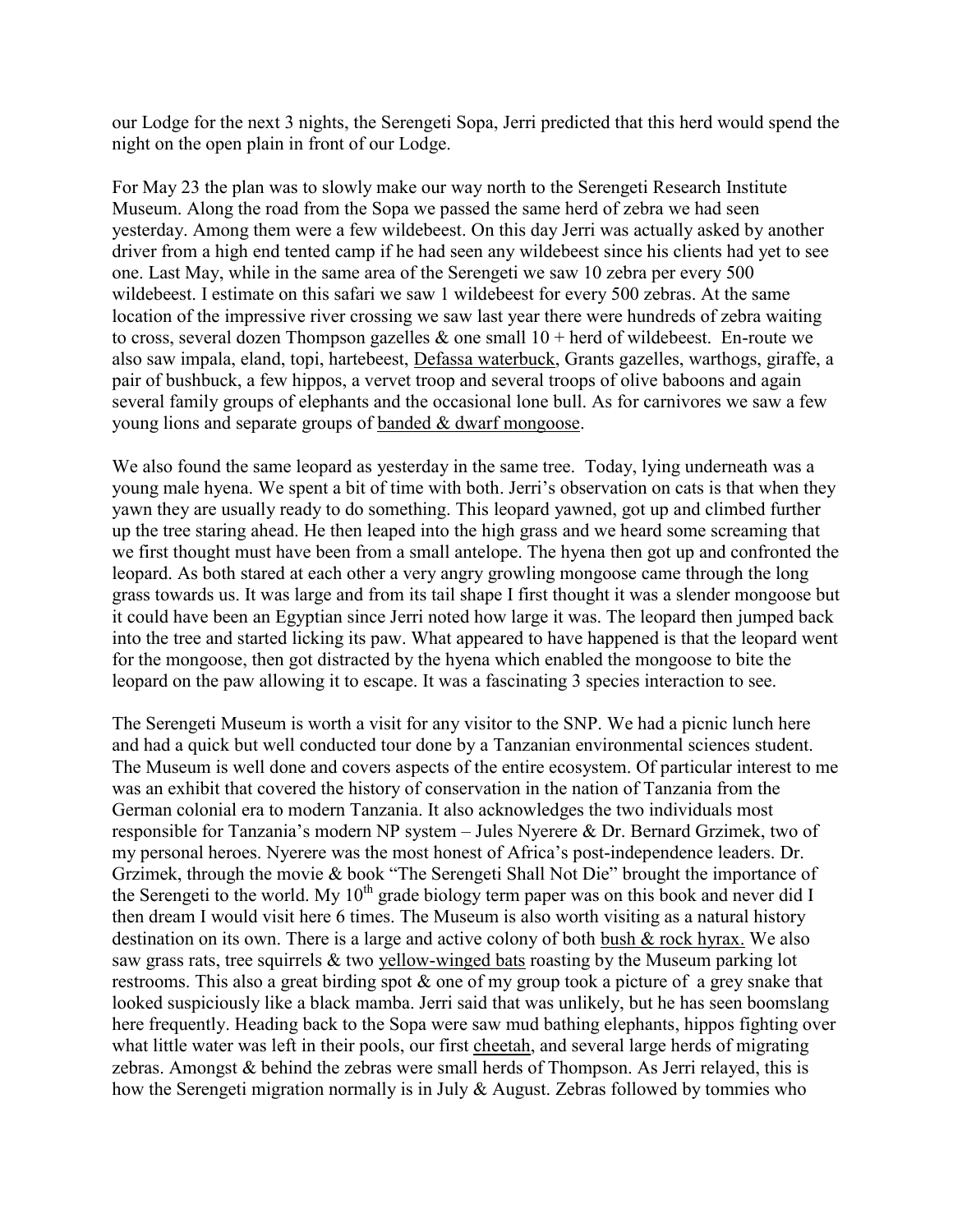both follow the wildebeest who had since left this area of the Serengeti a few weeks before. As we drove back to the Sopa, the tommies leaped aside from the road as we approached them, almost like pins on a bowling alley with our 4 x 4 acting like a bowling ball. At dinner my group told me that at dusk a rat like animals came out on the acacia trees in front of their rooms followed by a galago. We speculated on what species of galago this could be.

May 24, after breakfast I found a roost of dwarf epauletted fruit bats in the same location on the Lodge ground where I saw them last year. Today was our last full day in the Serengeti and the plan was to head out to the short grass plains to look for cheetah and any other predators we could find. Jerri said he always finds lions out here, cheetahs nearly always, the occasional leopard and sometimes rarely seen carnivores like aardwolf (which we saw out here last year), honey badger, as well as porcupines and even the occasional black rhino from the Moru Kopjes. On the road from the Sopa we saw another herd of migrating zebras with a few wildebeest mixed in, impala, topi, giraffe, Defassa waterbuck, did dik and dwarf mongoose. We first drove out to the Simba Kopjes where we quickly found a female cheetah and a tiny cub that must have been just over 3 months in age, the smallest wild cheetah I have seen. Since it had no other siblings one could only hope for the best for its long term survival. On top of the largest kopje was a troop of olive baboons. We then followed one of the Mgalageti River tributaries on which we saw a pride of lions feeding on a dead bull elephant whose cause of death was not evident. Nearby were two other bulls. When I first spotted this pair they were lying on their sides and I mistook them for two large flat rocks. Other than the elephants that I worked with in captivity these were the first I had seen in this position. As Jerri predicted we also started seeing numerous Bohor's reedbuck which evidently reach high densities in this habitat. Also out here was a herd of hippos which an angry female with a new born defending her calf from any other hippo approaching both of them and a large herd of buffalo. As with last year I was surprised to see elephants so far into the short grass plains, a few family groups and the occasional bull. We then drove out to the Gol Kopjes.

Now I started to get an idea how this area of the SNP works. These riverbeds hold standing water or are spring fed which keeps pools of water available to the resident grazers. We saw good sized herds of kongoni & Grants gazelle with the occasional small groups of topi & Thompson. There were also flocks of ostrich and families of warthogs. Jerri relayed that he often sees large herds of eland in this area as well, although on this day we found only one bull. This resident game supports an unexpectedly large carnivore community. We had a picnic lunch watching a lone lioness who according to Jerri was watching a litter of cubs when he saw her in the same location in April. As we returned to the west we then started coming across lions that were either lying in gullies or under the shade of the few trees found out here. Other carnivores included banded mongoose. On the north side of the Seronera River we found our second leopard, a male with a male tommie in a tree which he proceeded to eviscerate above us with the entails hitting the ground with a thud. Now I realize why it may be worth the time of a hyena to sit under a tree with a leopard with its kill above.

Back at the lodge I decided to wait on the veranda of my room to see what type of rat and galago my traveling companions had seen the previous evening. I'm glad I did because at 6:45 PM I saw both. The galago was a Senegal bushbaby but the rat was a new mammal for me  $-$  acacia rat (Thallomys paedulcus) according to Kingdon. Not completely trusting Kingdon's Thallomys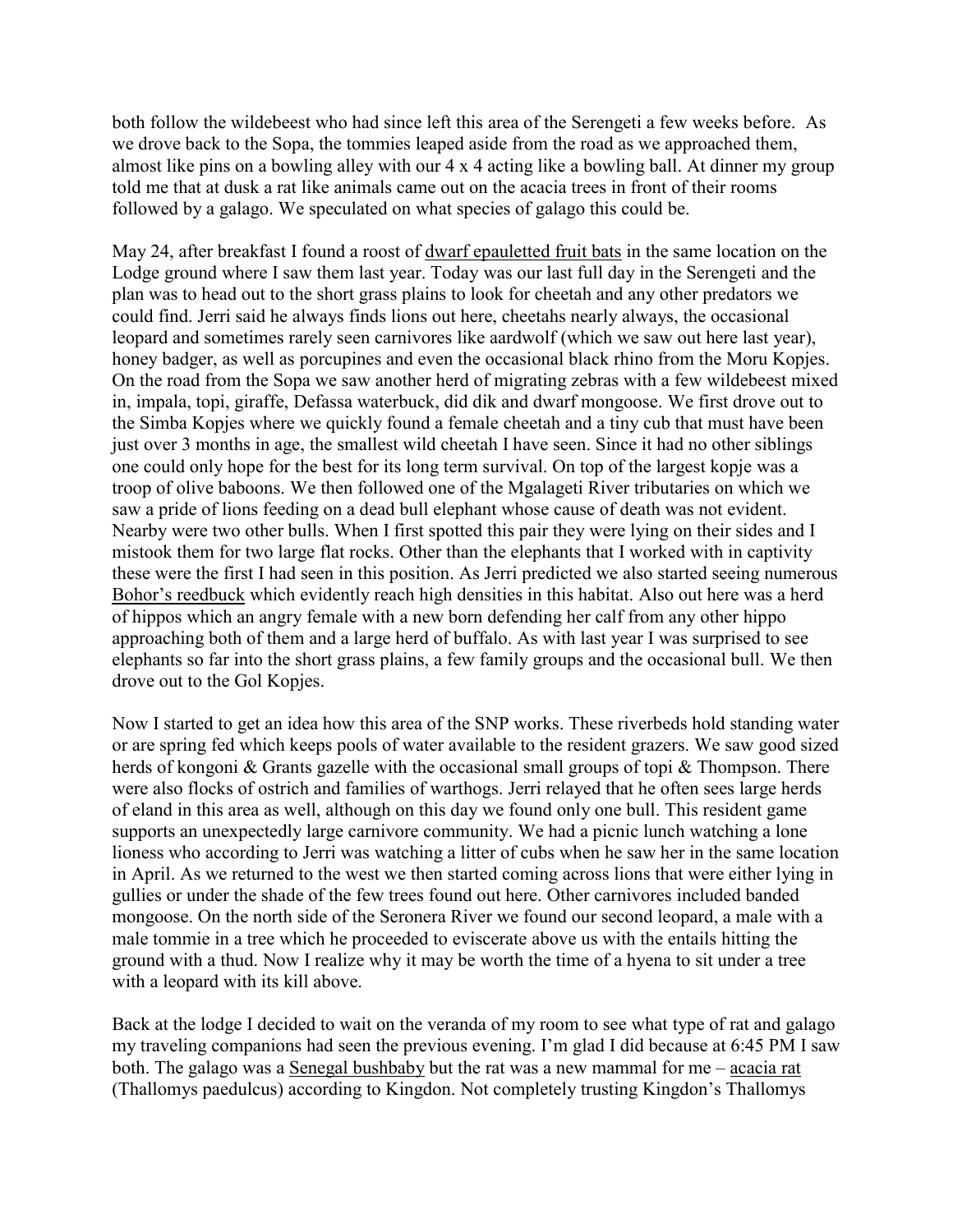drawing, the photo in Stuart's "Field Guide to the Mammals of Southern Africa" confirmed the id. for me. That and having interrupted a British birding groups leader while he was giving his species review of the day who confirmed what I had seen. This replaces the mistaken id. I had for what I thought was my latest new mammal on my November 2013 Kenya safari, a cane rat; I thought I saw at Ole Pejeta. A web search on mammalwatching.com confirmed my fear that I had actually seen a coypu. While waiting for dinner a yellow-winged bat flew by and landed next to me. The next morning the afore mentioned birding leader told me that the only bats he could id. here were also the yellow-winged the dwarf epauletted.

May 25 we had a long day ahead of us. On last year's safari Jerri convinced me that Tarangire NP (TNP) was a much better wildlife viewing option than the northern area of Manyara NP. We left shortly after breakfast and drove east. In the woodlands we saw Defassa waterbuck, impala, giraffe, a few small groups of resident zebra with the migratory herds no longer in this area of the Serengeti. Also numerous elephants and a few hippos in the Mbalageti River. On the long grass plains we passed warthog, kongoni  $\&$  topi, on the short grass plains of SNP  $\&$  the NCA numerous Grants with a few Thompsons, some small resident family groups of zebra, and a herd of eland. We also saw a several golden jackals. East of Oldupai I saw a small herd of wildebeest which must have been resident. This herd was in a heavily settled Maasai area so I wonder if presence of the Maasai keeps the number of predators low so that a small herd like this could survive. Again we saw giraffes climbing up the road towards the Malanja Depression. In the Depression there were lots of Maasai cattle herds which seemed to have pushed herds of wildebeest, zebras and eland close to the road. At a scenic stop overlooking the Craters south access road I half kiddingly told some of the Tanzanian drivers heading east that they should spend some time looking at the nearby Malanja wildebeest with their clients because they may be hard pressed to see this species in SNP. That got a knowing laugh from them. We quickly drove through and exited the NCA and made good time through the Iragw/Mbulu highlands, then down the Rift wall to the Maasai Steppe. At the Dodoma Road we turned right and I was on, for me, a new African road. Although the west side of the road was part of the Manyara Ranch Conservancy on which I saw a few zebra groups, I was surprised by the amount of farms on the eastern side and there did not look to be much of a wildlife corridor between the Conservancy & Tarangire.

We had lunch when we arrived at the Park HQ Gate. Like all Tanzania NP picnic sites this one was also an exceptional birding spot and we also saw a tree squirrel here along with vervet and olive baboons looking for careless picnickers. Since this was a new ecotype for me there were numerous new bird species to see. The highlight for me was the yellow-collared lovebird. As I had read and heard previously, Tarangire was a great park for elephants and baobab trees. This game drive was the first outside of Ghana & Uganda (both countries where impala are not found) on which I saw more elephants than impala. The drive followed the east side of the Tarangire River. During the dry months of July into October this river attracts the second largest migratory population of wildlife in Tanzania. However May is a wet month. Giraffes were numerous, but plains game was otherwise scarce. We saw some buffalo, warthogs, 2 territorial male Grants gazelles and one young male kongoni. We also saw common waterbuck, warthogs, vervets & banded mongoose. Not seeing predators this afternoon was more due to timing and bad luck on our part. Just before we entered the Park 5 cheetah and 11 lions had been seen close to our lunch